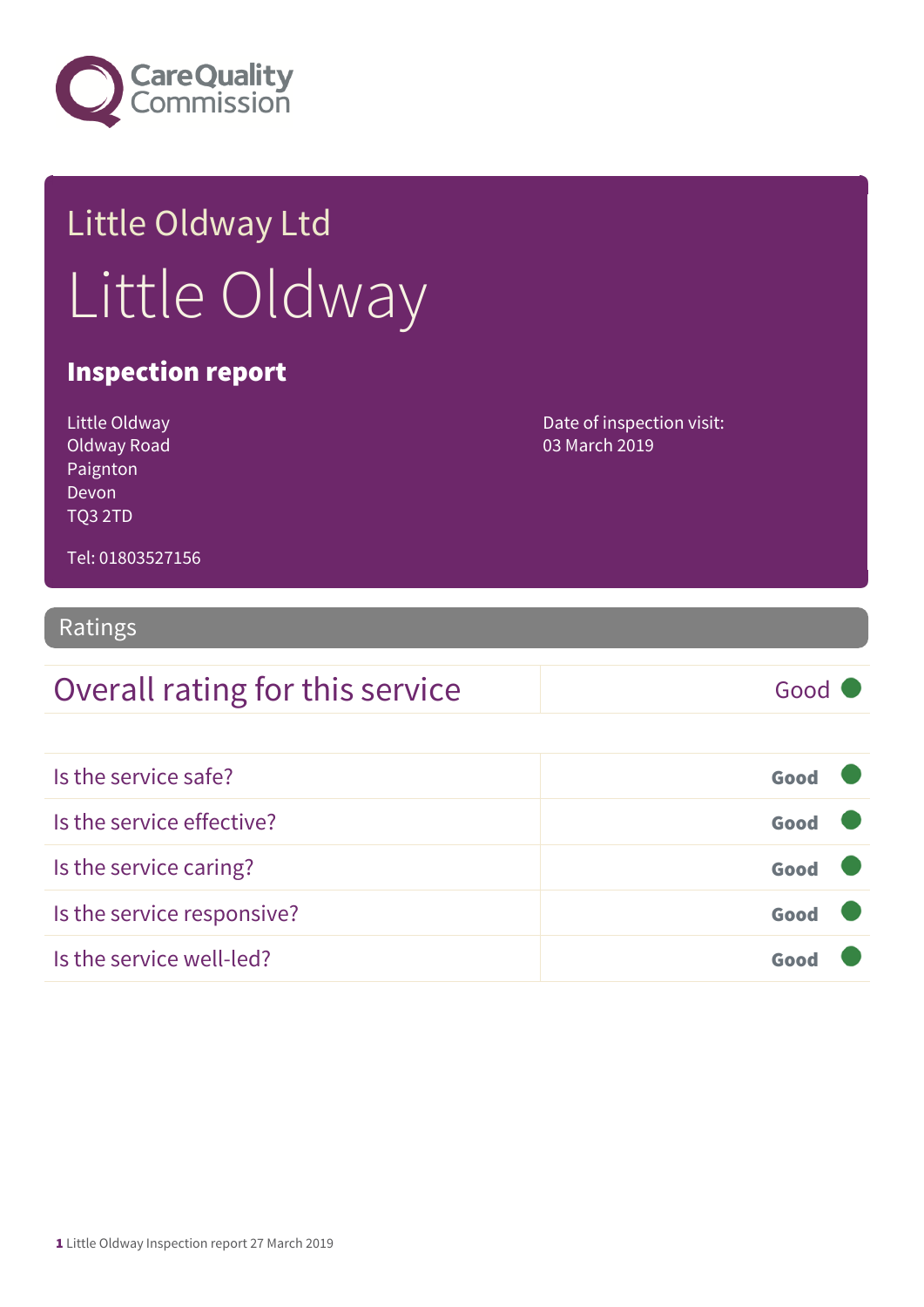### Summary of findings

#### Overall summary

About the service: Little Oldway is a residential care home that was providing personal and nursing care to 30 people aged 65 and over at the time of the inspection. The home is in the grounds of a Grade II listed mansion in the seaside town of Paignton.

People's experience of using this service:

• People had their needs met by staff who knew them well and treated them with dignity and respect.

• Some people and staff fed back that at times staff were very busy, however, people's basic needs were being met. We recommended that staffing levels were reviewed.

• There was activity provision in the home, two people fed back they would like to get out of the home more. We made a recommendation the home review activity provision with staff and people's involvement.

• Staff were caring and appropriately affectionate, we saw gentle and kind interactions with a person receiving end of life care.

• The provider had made some recent improvements to the environment and had plans to continue a programme of modernisation.

• People were offered a range of healthy and nutritious foods. Menu choices were displayed in an easy read format. People enjoyed the food and the mealtime was calm with people socialising in the dining area.

• Staff knew what risks people faced and how to support them to manage health conditions. Timely referrals were made to health and social care professionals. We received positive feedback from agencies working with the home.

• People were supported to have choice and control in their lives and the service was acting within the principles of the Mental Capacity Act 2005.

• People's needs and associated risks were assessed and reviewed, with clear instruction for staff on how to support people.

• Staff were supported through training and supervisions. Checks were completed at the recruitment stage to verify if staff were appropriate to work with people in a care setting.

Rating at last inspection: The home was rated Good at its last inspection; the report was published on 01 September 2016.

Why we inspected: This was a planned inspection based on the previous rating. We had no concerns before we inspected this home.

Follow up: We will continue to support the home with ongoing monitoring and continue with our inspection schedule. If we receive information of concern we may inspect sooner.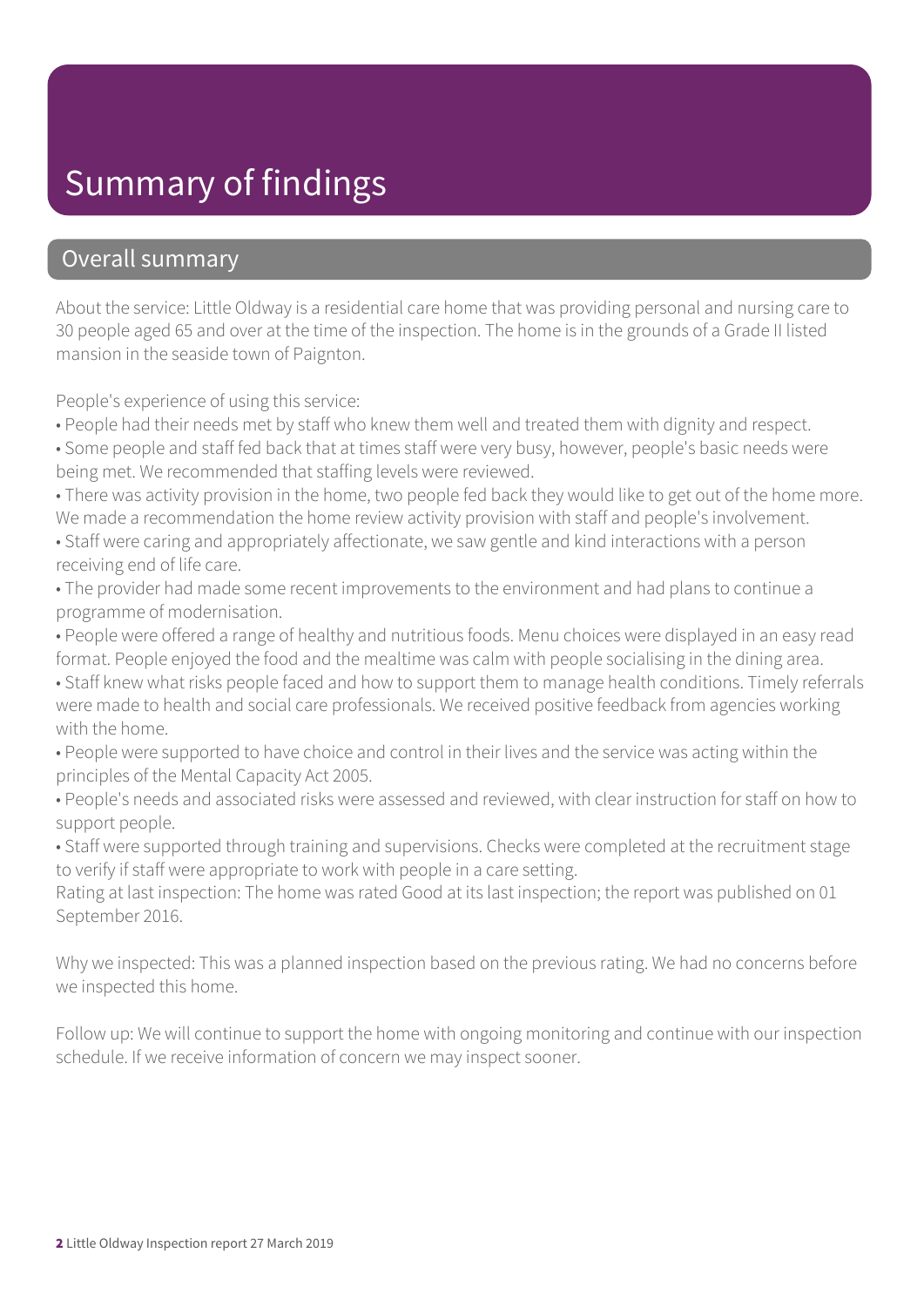### The five questions we ask about services and what we found

We always ask the following five questions of services.

| Is the service safe?                                                         | Good |
|------------------------------------------------------------------------------|------|
| The service was safe.<br>Details are in our Safe findings below.             |      |
| Is the service effective?                                                    | Good |
| The service was effective.<br>Details are in our Effective findings below.   |      |
| Is the service caring?                                                       | Good |
| The service was caring.<br>Details are in our Caring findings below.         |      |
| Is the service responsive?                                                   | Good |
| The service was responsive.<br>Details are in our Responsive findings below. |      |
| Is the service well-led?                                                     | Good |
| The service was well-led.<br>Details are in our Well-Led findings below.     |      |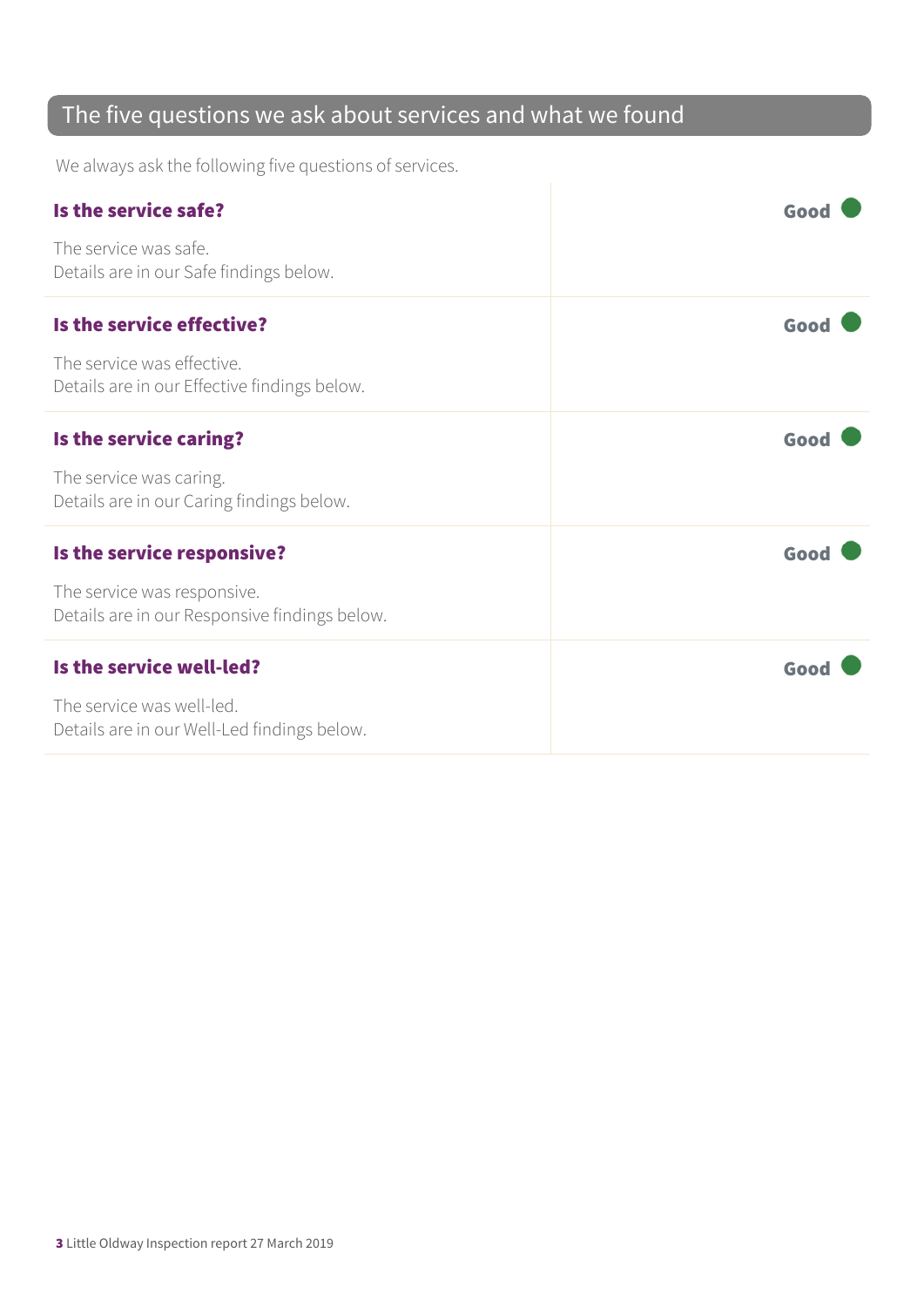

# Little Oldway

#### Detailed findings

### Background to this inspection

#### The inspection:

We carried out this inspection under Section 60 of the Health and Social Care Act 2008 (the Act) as part of our regulatory functions. This inspection was planned to check whether the provider was meeting the legal requirements and regulations associated with the Act, to look at the overall quality of the service, and to provide a rating for the service under the Care Act 2014.

Inspection team:

The inspection team consisted of one adult social care inspector.

Service and service type:

Little Oldway is a care home. People in care homes receive accommodation and nursing or personal care. CQC regulates both the premises and the care provided, and both were looked at during this inspection.

The service had a manager registered with the Care Quality Commission. This means that they and the provider are legally responsible for how the service is run and for the quality and safety of the care provided.

Notice of inspection:

We gave the service 48 hours' notice because the inspection was at a weekend and we wanted the manager to be in the service.

What we did:

Before the inspection we reviewed the information we knew about the service and used this to inform our planning. We looked at notifications we received from the home, these are where the home tells us of any significant events such as accidents or incidents. We also asked for feedback from local authority support services.

During the inspection we spoke with six people, two relatives, and met with four staff members including the nominated individual and care manager. We looked in detail at the care files for four people and one person showed us their room. We observed the environment and communal areas and conducted a SOFI during the lunchtime meal. This is a short observational framework for inspection, it is a way of observing the care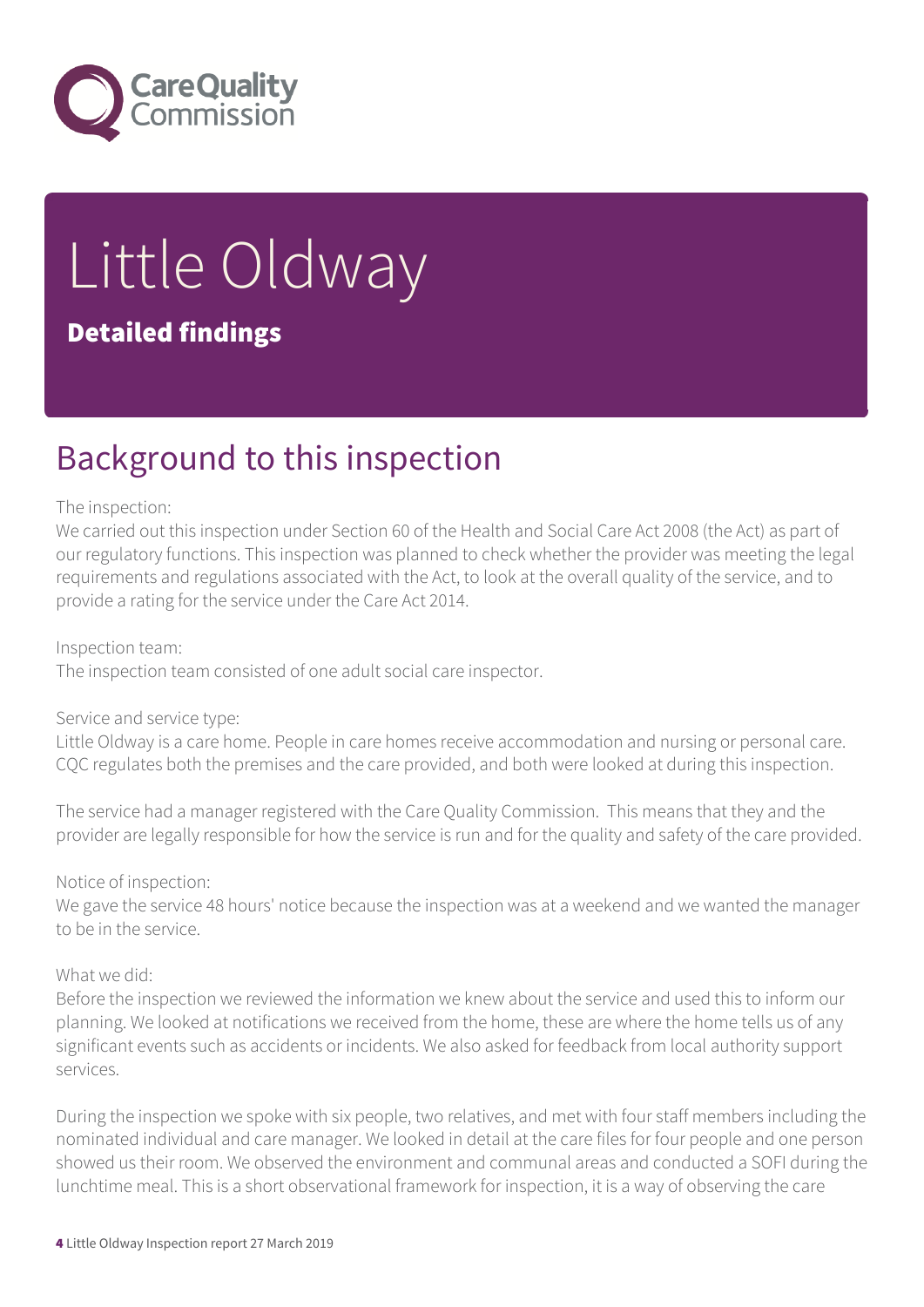interactions between people and staff. It is helpful in telling us about the care experience of people who may have advancing dementia and may struggle to verbalise their experiences to us.

We also looked at four staff records, and the storage, recording and administration of medicines. We looked at records for building safety, infection control, staff training, accidents and incidents, and safeguarding adults.

We asked the care manager and nominated individual to send us further documents and details of staff and relatives so we could contact them after consent to share their information had been given. The information was sent to us in a timely manner. We received feedback from four further staff members, two health and social care professionals and three further relatives.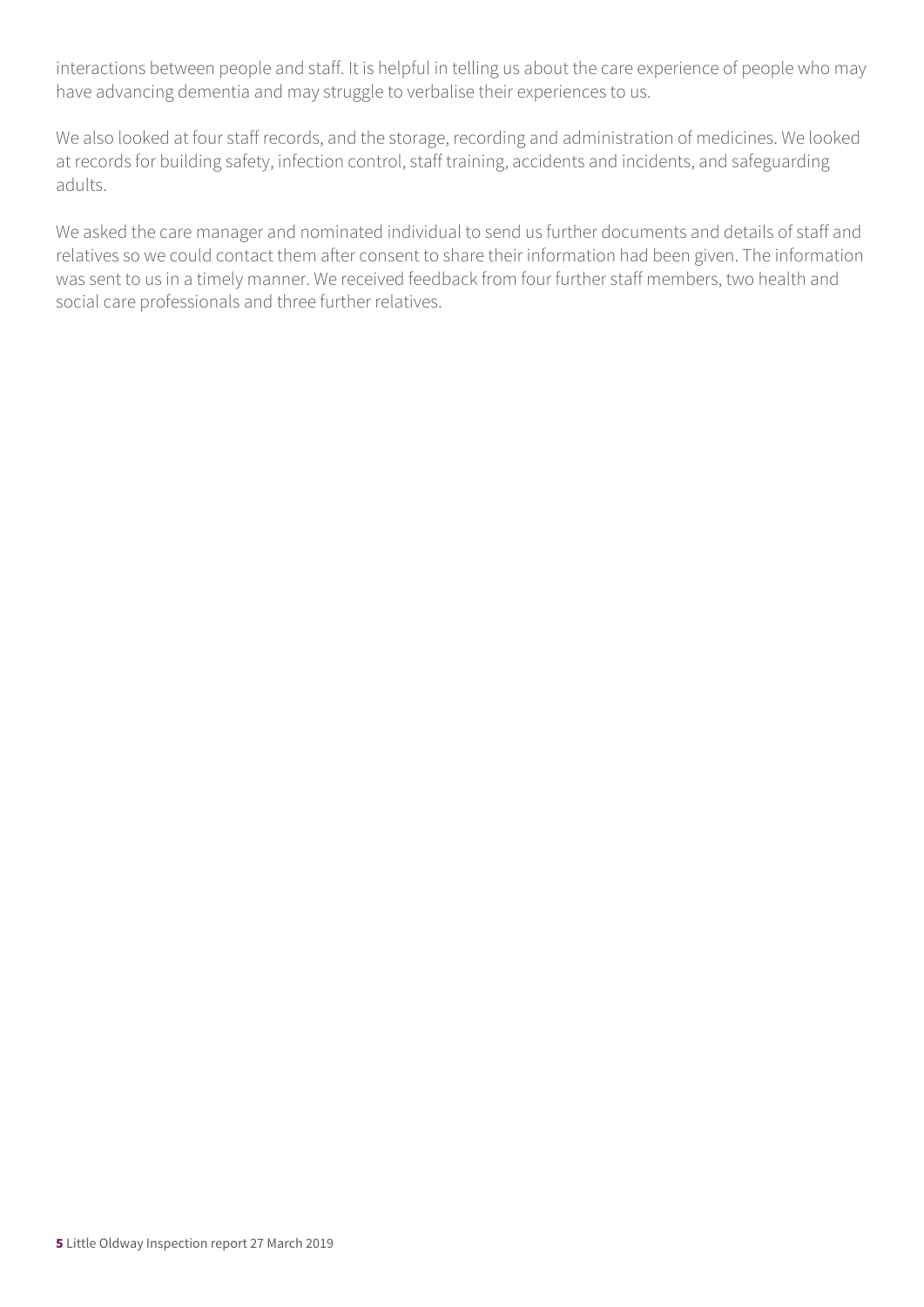

### Is the service safe?

### Our findings

Safe – this means we looked for evidence that people were protected from abuse and avoidable harm

People were safe and protected from avoidable harm. Legal requirements were met.

Systems and processes to safeguard people from the risk of abuse

• Staff had received training in safeguarding adults. Staff we spoke with could tell us how to identify and report abuse.

• There was a safeguarding policy and local process in place. The care manager and nominated individual were reporting incidents such as falls in line with local authority expectations.

Assessing risk, safety monitoring and management

• Risk assessments were in place for the individual risks that people faced such as diabetes or positive behavioural support. Risk assessments had clear instruction for staff in the event of a person becoming unwell with their diabetes or if a person became distressed or agitated.

• The home had a smoking room where people could have a cigarette if they wished. We saw that for one person the actions in their risk assessment were being followed by staff.

• Building safety was checked and maintenance issues were reported promptly.

#### Staffing and recruitment

• Feedback from people and relatives was mixed regarding staffing levels. During the inspection we saw people were having their basic needs met. Feedback we received suggested that at certain times of the day staff were rushed and people felt they did not want to bother staff as they seemed so busy. We discussed with the care manager and nominated individual how staffing levels were assessed, they said it was based on thel level of care people needed. Relatives also noted that staff did their very best but at certain times of the day were struggling to meet every person's needs and did not have time to sit and talk with people.

We recommend the service review their staffing rota and deployment with input from staff, people and relatives.

• Recruitment procedures included interviewing staff, obtaining appropriate references, and ensuring they had a disclosure and barring (police) check before commencing employment to see if they were safe to work in a care setting.

Using medicines safely

- Medicines were stored safely in a locked unit which was attached to the wall.
- Staff had training in the safe administration of medicines and were competency tested before administering by themselves.
- The stocks of medicines matched the numbers recorded.
- There were arrangements in place for the safe delivery and return of medicines.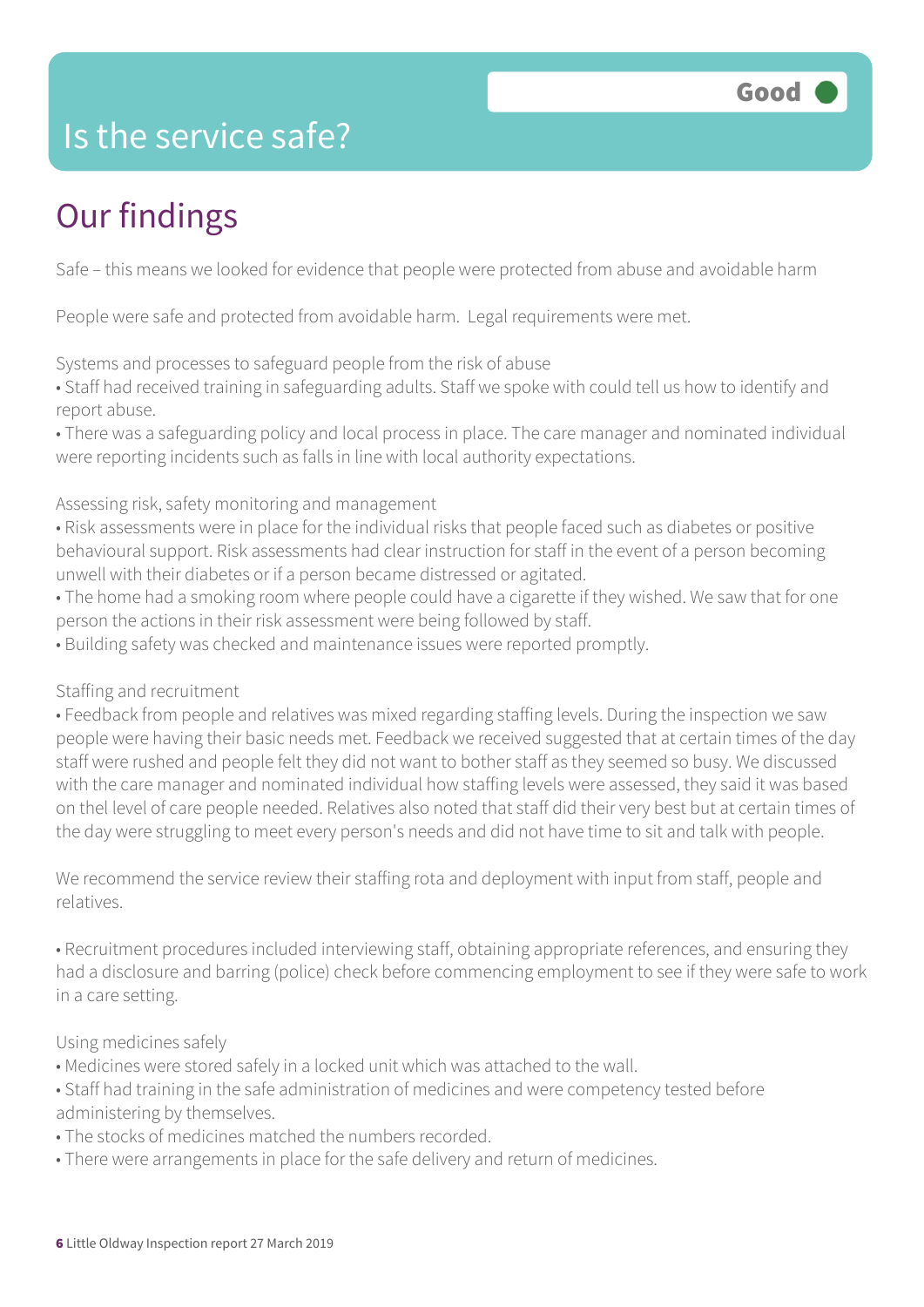Preventing and controlling infection

- There were gloves and aprons available for staff, which they used.
- Staff had received training in preventing the spread of infection.
- The home was clean and odour free on the day of our inspection.

#### Learning lessons when things go wrong

• The care manager could give us an example of where a lesson had been learned. We saw examples where a person was involved in repeated incidents and this was followed up with healthcare professionals and the incidents were analysed by the care manager. We fed back that the recording of this could have been clearer as the findings and actions were not always distinctly stated.

• Falls were recorded in the service but there was no tool for analysis. This meant patterns could not be easily identified. The care manager and nominated individual said they would look at putting this in place so they could have more robust oversight of falls in the home and work further to prevent them.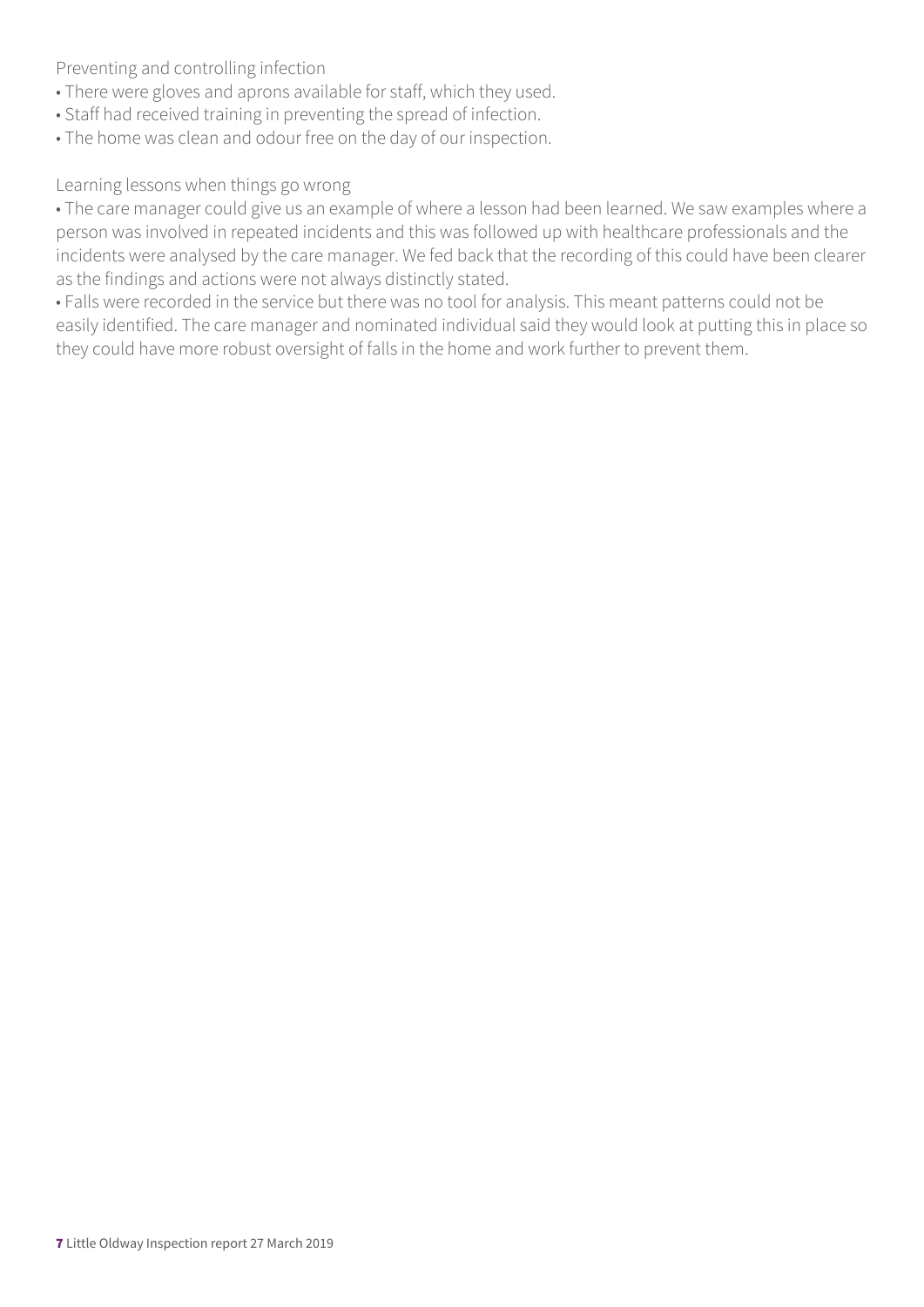### Is the service effective?

### Our findings

Effective – this means we looked for evidence that people's care, treatment and support achieved good outcomes and promoted a good quality of life, based on best available evidence

People's outcomes were consistently good, and people's feedback confirmed this.

Assessing people's needs and choices; delivering care in line with standards, guidance and the law • Before moving in to the home people's needs were assessed, both for people staying on a long-term basis or for a shorter respite visit.

• The home followed best practise guidance as given to them by health and social care professionals.

Staff support: induction, training, skills and experience

• Staff were supported to complete a range of mandatory training such as safeguarding and infection control. Some staff had completed and some were booked on a specialist dementia course to support staff to understand what it might be like to be living with dementia and how it affected people's sensory experiences.

• Staff were supported through supervisions which were recorded in notes.

Supporting people to eat and drink enough to maintain a balanced diet

• People were offered drinks on a regular basis.

• Meals were prepared with fresh vegetables and smelled and looked appetising.

• People who were at risk of choking were appropriately supported. For example, a person who required their fluids to be thickened had them prepared as the speech and language therapist had advised.

• Different dietary requirements were catered for. People told us they enjoyed the food. One person said,

"I'm a vegetarian, there's always something on offer I like."

Staff working with other agencies to provide consistent, effective, timely care

• The care manager told us the home had a positive working relationship with the local older persons mental health team.

• We saw evidence the home was contacting health and social care professionals where working with other agencies was required.

Adapting service, design, decoration to meet people's needs

• Parts of the environment looked worn. The care manager and nominated individual acknowledged this was an area for improvement and had a rolling programme of modernisation planned.

• There was a stair lift and a lift for people with reduced mobility to use.

• There was some signage for people to follow to navigate their way around the home. This was not consistently used and the care manager said the home was working on researching some signage and personalised signs for bedroom doors that people would not be able to take down or peel off.

Supporting people to live healthier lives, access healthcare services and support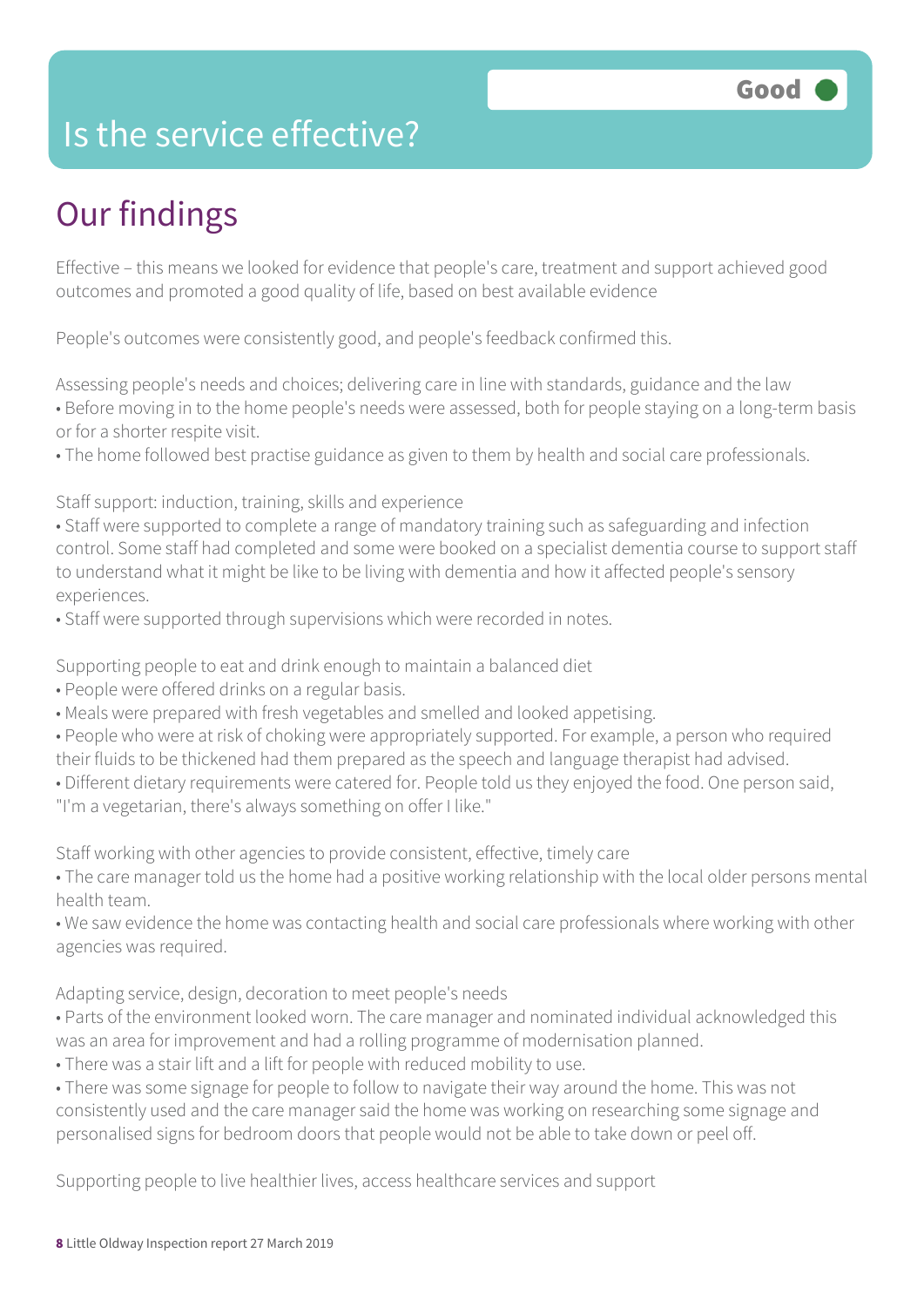• Referrals to health care services were made in a timely way and staff knew how to spot if a person was becoming unwell. For example, we saw staff discussing a person needing to be tested for a urine infection. • Details were in care plans about how to support people to better manage their health needs.

#### Ensuring consent to care and treatment in line with law and guidance

The Mental Capacity Act 2005 (MCA) provides a legal framework for making particular decisions on behalf of people who may lack the mental capacity to do so for themselves. The Act requires that, as far as possible, people make their own decisions and are helped to do so when needed. When they lack mental capacity to take particular decisions, any made on their behalf must be in their best interests and as least restrictive as possible.

People can only be deprived of their liberty to receive care and treatment with appropriate legal authority. In care homes, and some hospitals, this is usually through MCA application procedures called the Deprivation of Liberty Safeguards (DoLS).

We checked whether the service was working within the principles of the MCA, whether any restrictions on people's liberty had been authorised and whether any conditions on such authorisations were being met. We found the home was working within the principles of the MCA and where conditions were in place these were being met.

- Staff were asking people for consent before supporting them with their care needs.
- Best interest decisions were documented.

• DoLS applications were appropriately made, there were a number still awaiting review by the local authority due to a high number of applications.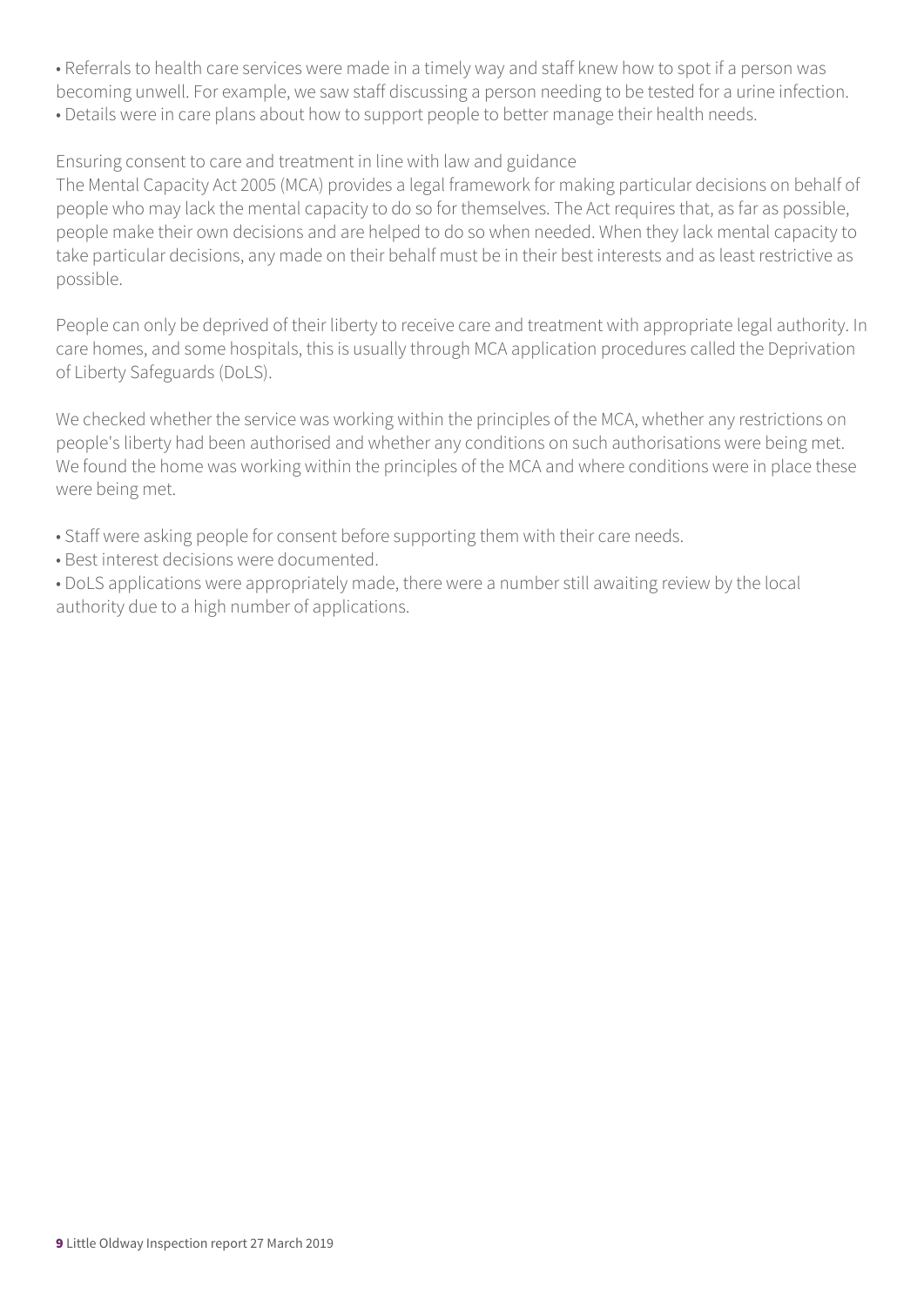### Is the service caring?

### Our findings

Caring – this means we looked for evidence that the service involved people and treated them with compassion, kindness, dignity and respect

People were supported and treated with dignity and respect; and involved as partners in their care.

Ensuring people are well treated and supported; respecting equality and diversity

• A relative we spoke with said, "Definitely treated with dignity and respect," when talking about their loved one.

• We observed staff being kind and gentle when talking with people. People who were supported to eat had staff sitting next to them, making eye contact and gently reminding people if they needed to open their mouths or to encourage them to eat more.

• Staff were respectful of a person receiving end of life care and acknowledged their full range of needs. We saw them stroking their face with a soft teddy bear the person was attached to. Staff were able to offer some sensory stimulation in this way for this person who could not pick up the bear to feel its soft fur themselves.

Supporting people to express their views and be involved in making decisions about their care • Relatives said they were involved, and always informed of any incident or if their family member became

unwell. One relative said "They used to bring the care plan down every time we visited."

• We saw staff offering choices to people so they could decide how their care was provided. One staff member said, "Yes clients are always given choices. Due to their diagnosis we have to make choices easier for them i.e.; showing them pictures, allowing them to write things down or by physical or emotional movement."

Respecting and promoting people's privacy, dignity and independence

- Staff knocked on people's bedroom doors before entering and told us how they covered people up when delivering personal care so they didn't feel exposed.
- Records containing personal and sensitive information were stored securely.
- We observed staff encouraging people to take positive risks to be more independent. For example, people being encouraged to move around and walk without support where they did not need it.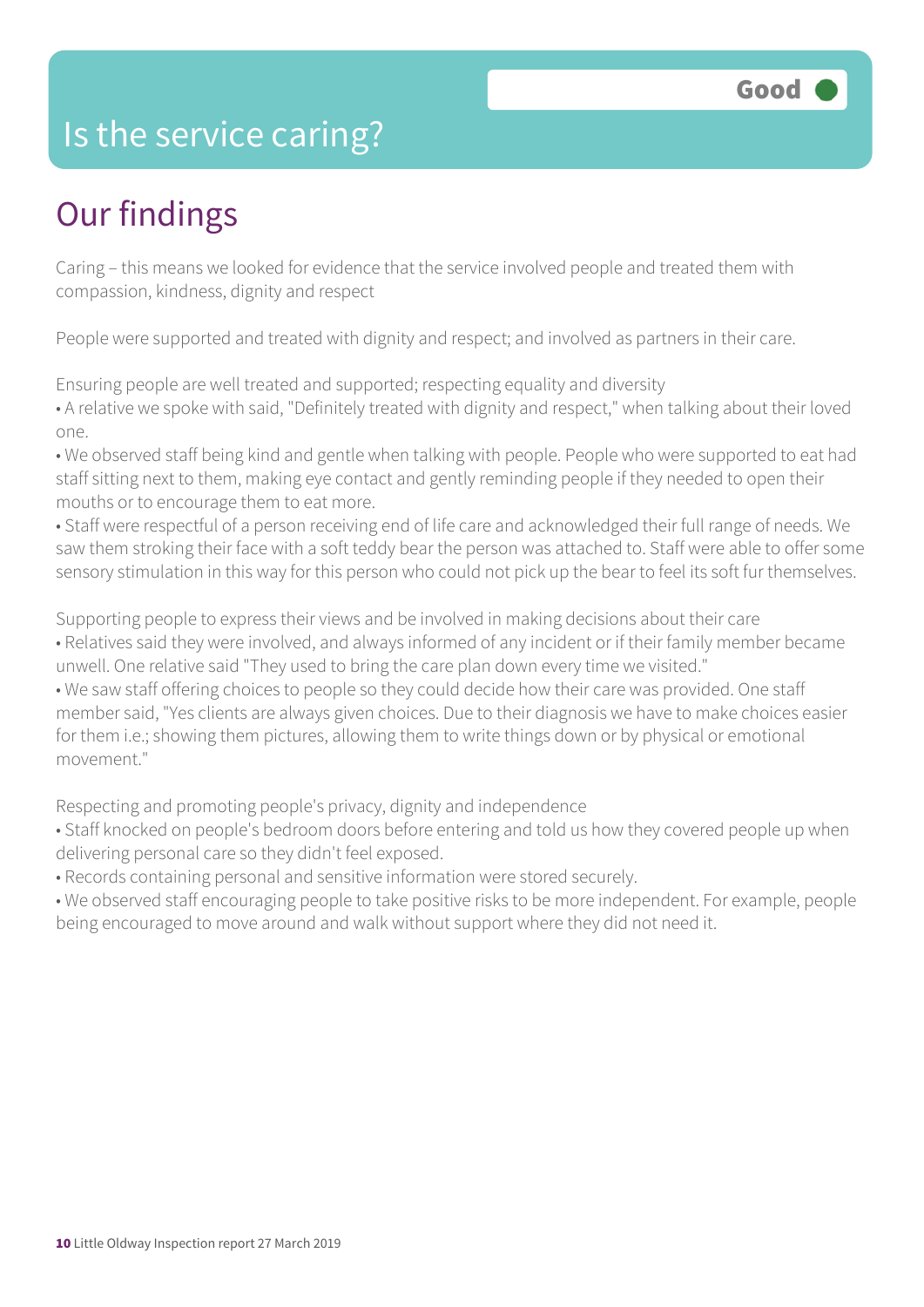### Is the service responsive?

### Our findings

Responsive – this means we looked for evidence that the service met people's needs

People's needs were met through good organisation and delivery.

Planning personalised care to meet people's needs, preferences, interests and give them choice and control

• Staff knew people's needs well. One health and social care professional fed back to us the staff team,

"Knows the residents very well, and I believe that this familiarity enables them to provide a very good level of service."

• Information was provided in different format for people to use to communicate and make choices easier. For example, a new pictorial breakfast menu had just been put into use.

• Care plans contained some personalised information such as how people liked to be supported during personal care, what family relationships they had, their religion, and previous employment.

• A staff member was employed to support with activity provision. We had mixed feedback about activities. People told us they would like to go out more. Staff said there was lots of encouragement within the home to take part in in-house activities but some more stimulating outings could be arranged to provide opportunities to leave the home. Relatives told us they had no concerns about how much their family members were supported to take part in activities.

We recommend the home review its activity provision and involve people and staff in this review.

Improving care quality in response to complaints or concerns

• Relatives felt comfortable making a complaint and said they would happily approach the care manager. One relative told us, "I asked them to do something and they did it straight away."

- There was a complaints policy and process in place that was being followed.
- People told us they would approach a senior staff member or care manager if they had a concern.

#### End of life care and support

• People's end of life wishes were recorded in their care plans. Where there was no record for one person there was a note in their file to say why.

• One person receiving end of life care was being checked on regularly. Staff offered them drinks, mouthcare, changed their position to prevent pressure ulcers and gave them time and company. We saw staff stroking the person's hand and singing to them.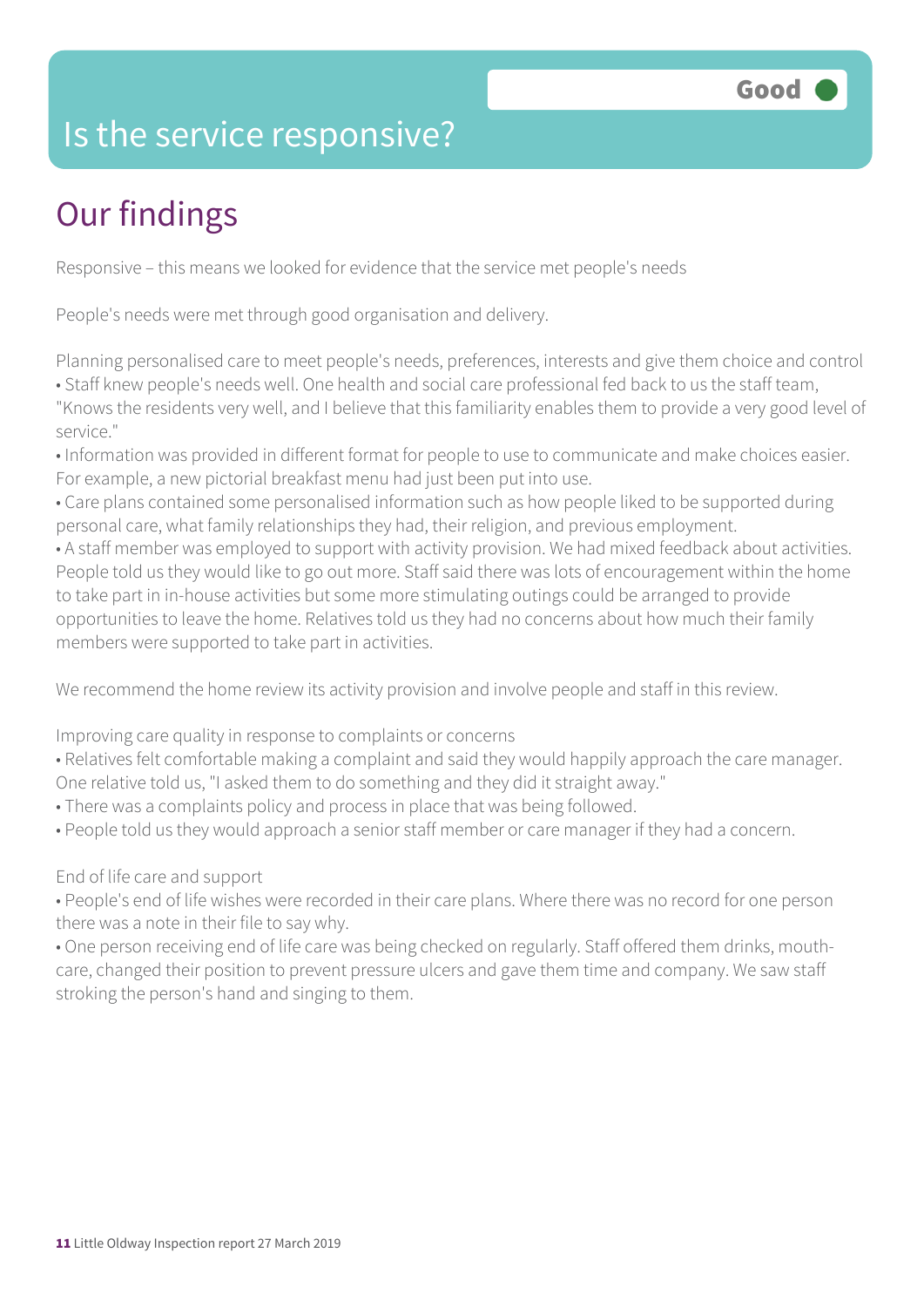### Is the service well-led?

### Our findings

Well-Led – this means we looked for evidence that service leadership, management and governance assured high-quality, person-centred care; supported learning and innovation; and promoted an open, fair culture

The service was consistently managed and well-led. Leaders and the culture they created promoted highquality, person-centred care.

Planning and promoting person-centred, high-quality care and support with openness; and how the provider understands and acts on their duty of candour responsibility

- The provider understood their responsibilities around duty of candour and relatives and relevant professionals were being told of any significant incidents or changes in needs.
- The care manager was hands on, took part in the care rota when necessary and had been in the home for many years supporting staff in their care practise.
- Staff interactions with people reflected the culture the provider was promoting.

Managers and staff being clear about their roles, and understanding quality performance, risks and regulatory requirements

- The care manager had a good oversight of risks in the home and an awareness of where performance and outcomes for people could be improved.
- There were several audits taking place to check on the quality of care and that care tasks were being completed.
- The requirement to notify us of any significant event in the home was being met.

Engaging and involving people using the service, the public and staff

• Staff told us they enjoyed coming up with ideas of how to improve the home. However, the morale of staff was at a low point but was gradually getting better. Staff told us they felt supported but would benefit from more acknowledgement and appreciation from the provider. The provider told us there had been a difficult time where some staff had left and this may have affected the staff team.

• People and relatives were asked their views and the home arranged events to involve family members.

Continuous learning and improving care

- There had been the introduction of several improvements in the six months before the inspection, including upgrading a bathroom into a shower room, creating a nature walk in the garden, replacing worn floors and general redecoration.
- The home was researching electronic care planning with the goal of reducing recording time for staff and increasing recording accuracy.

Working in partnership with others

• The home worked in partnership with health and social care agencies to achieve positive outcomes for people.